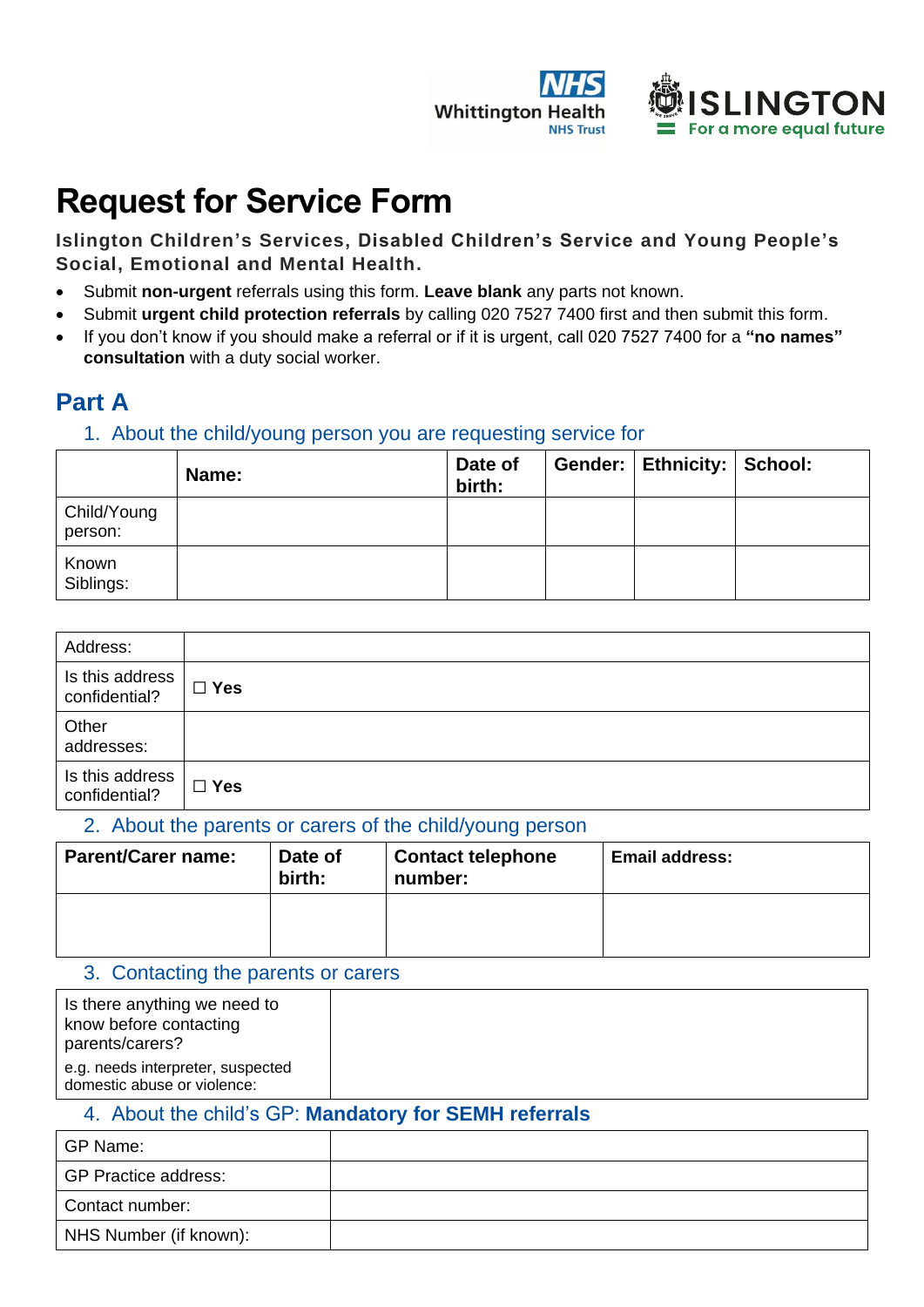## 5. Other information

| Is there a 'Lead Professional' working<br>with the child/family?                    |  |
|-------------------------------------------------------------------------------------|--|
| If yes, please provide a name, contact<br>telephone number and email address:       |  |
| Does the child have an Education and<br>Health Care Plan (EHCP)?                    |  |
| Does the child have a diagnosis of a<br>disability? If yes, please provide details: |  |

## 6. About you

| Name:                     |  |
|---------------------------|--|
| Agency:                   |  |
| Role:                     |  |
| Contact telephone number: |  |
| Email address:            |  |
|                           |  |

## **Part B**

## 7. Which service are you requesting?

Refer to [www.islington.gov.uk/fis](http://www.islington.gov.uk/fis) for information about services.

| Name of service                                                       |  |
|-----------------------------------------------------------------------|--|
| Children's Social Care                                                |  |
| Disabled Children's Team                                              |  |
| Social, Emotional and Mental Health (SEMH) or CAMHS                   |  |
| Bright Start (0-5, Bright Futures (5-19), Family Support and Outreach |  |
| <b>Targeted Youth Support</b>                                         |  |
| Other, please state:                                                  |  |
| Do not know                                                           |  |

## 8.Informing the family about your referral

- You **do not need consent** to share information with us. Consent is not the legal basis to share information if your request is about **safeguarding or the welfare of a child**.
- You **should** inform the family that you have made a referral and that we may contact them.
- You **should not** inform the family if it could endanger the child or prejudice a criminal investigation
- You **should** understand the views of the family in regards to the request for service, unless this could endanger the child or prejudice a criminal investigation.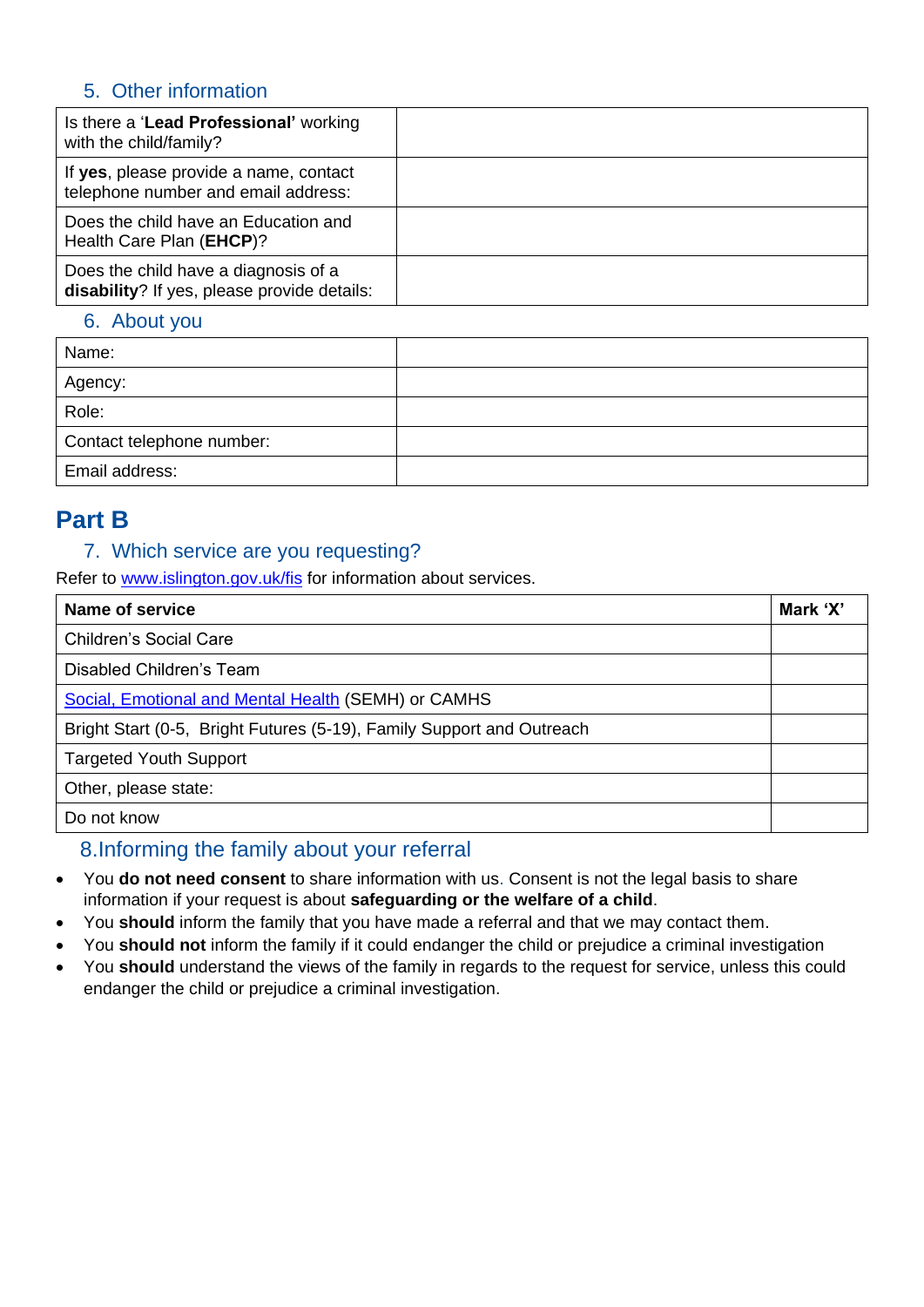| Have you informed the child/young<br>person, parent or carer that you<br>have made a referral to us?                                                 | $\Box$ Yes, I have informed the child/young person<br>$\Box$ Yes, I have informed the parent/carer |
|------------------------------------------------------------------------------------------------------------------------------------------------------|----------------------------------------------------------------------------------------------------|
| What are the family's views on this<br>request for support? Include if family<br>members agree or disagree with this<br>request and the reasons why. |                                                                                                    |
| If any family member has not<br>agreed to the referral being made<br>what is their reason:                                                           |                                                                                                    |
| If you have not discussed this<br>referral with the parent/carer (or<br>child/young person) state why:                                               |                                                                                                    |

# **8. Background What is the reason for your referral?** Please include presenting needs and context: **Describe any current or previous support** Include details of anything already planned or implemented and their outcomes: